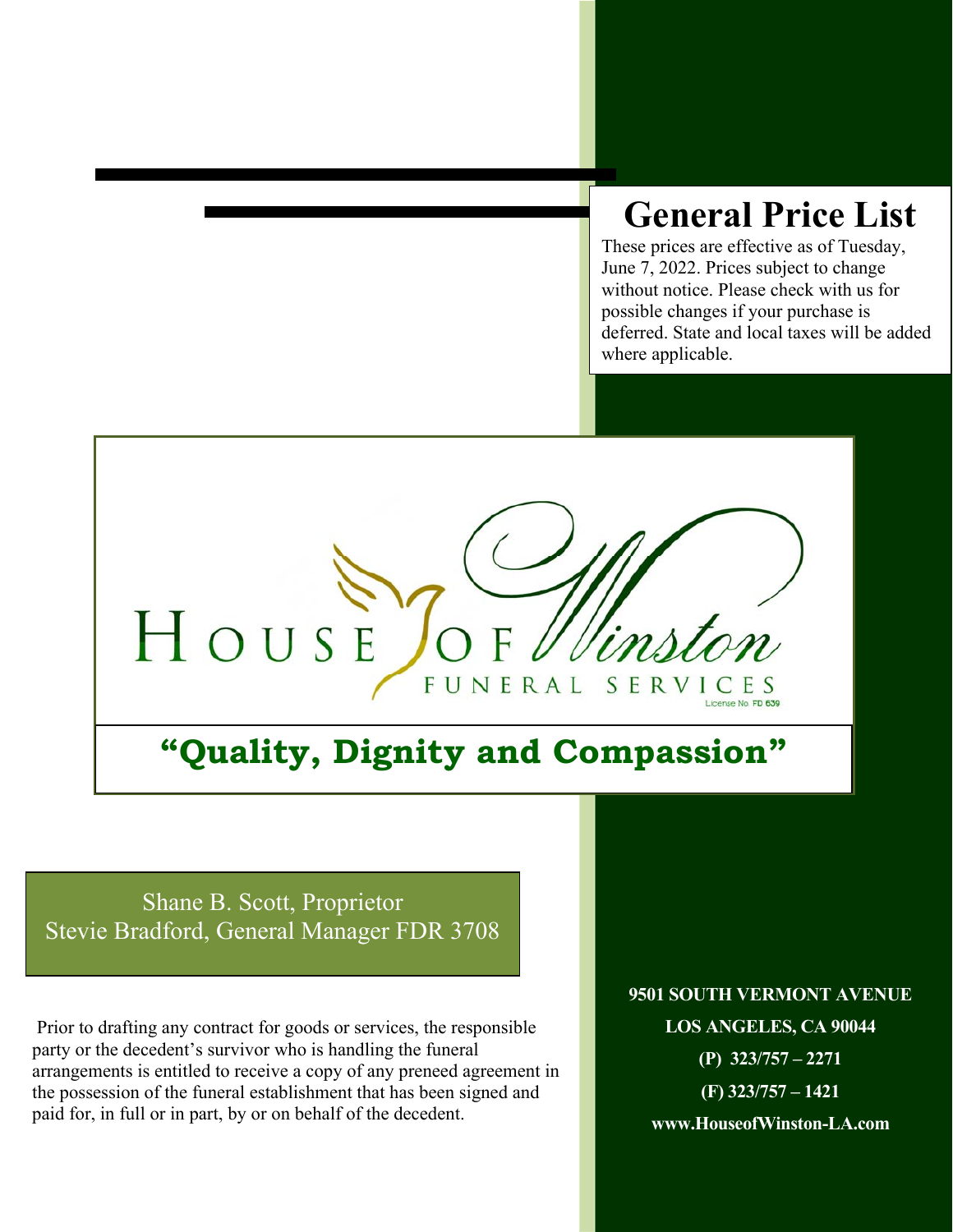House of Winston Funeral Services, Inc., is an independently operated family funeral home that has been serving the Los Angeles Area since 1974. As a familyoperated business, we take a different approach to serving you. Everything we do is grounded in a set of core values – *Quality*, *Compassion* & *Dignity*. It is our goal to ease your stress and help you navigate the many decisions you face. We honor all faiths, cultures and traditions, and we will work with you to plan a meaningful service that honors your loved one in a personal, memorable way. When you select House of Winston Funeral Services, Inc., you will feel comfortable with every step of the planning process.

**Our Mission:** To provide the finest quality funeral services anywhere in the United States at the best possible price.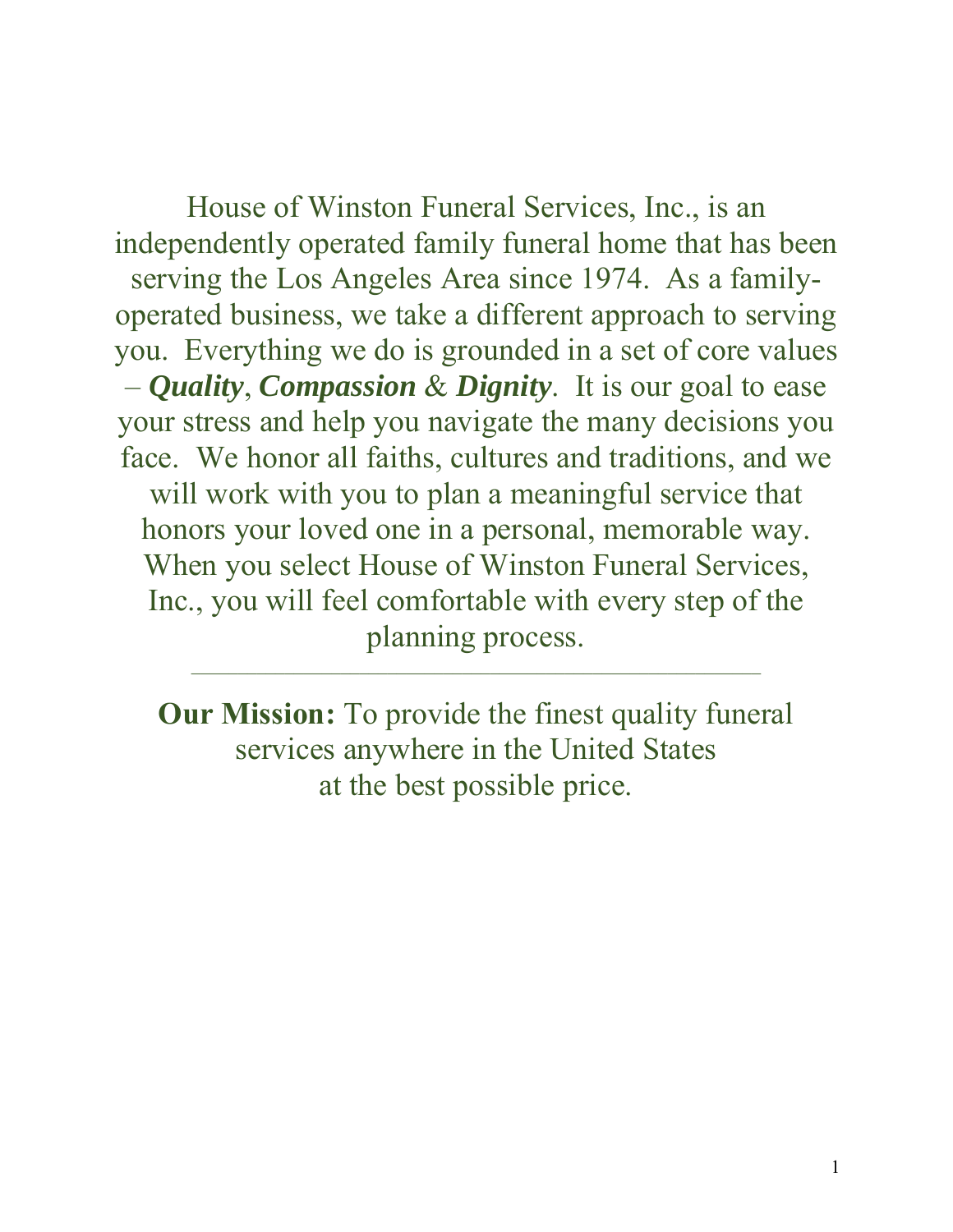## **Adult General Price List**

*These prices are effective as of Tuesday June 7,2022 and are subject to change without notice.* 

The goods and services shown are those we can provide to our customers. You may choose only the items you desire. However, any funeral arrangements you select will include a charge for our basic services and overhead. If legal or other requirements mean you must buy any items you did not specifically ask for, we will explain the reason in writing on the statement we provide describing the goods and services you selected.

This list does not include prices for certain items such as: cemetery or crematory services, flowers, and newspaper notices. The prices for those items will be shown on your invoice or statement describing the funeral goods and service you have selected.

## **Financial Policy**

Payment in full is required 72 hours (3 days) prior to furnishing of any merchandise, ceremonies or disposition. We accept cash, cashier's check, VISA, MasterCard, American Express and incontestable/assignable life insurance policies. **There will be a 8% processing fee on all life insurance policies and 3% processing fee on all credit card payments added to the Cash Advance Section of your Statement of Funeral Goods and Services selected**. Any additional cash advance items selected after the Statement of Funeral Goods and Services have been prepared and signed, will be billed to the contracting party, and payment is expected within 30 days. Any outstanding invoices will incur an 18% charge each month it goes unpaid. **There will be a 25% cancellation fee deducted from refunds REQUESTED within 48 hours of scheduled service. All refunds will be issued within 72 hours of initial request.** 

California Sales Tax (9.5%) will be added to the cost of merchandise purchased.

All information given to the caretaker at the time funeral arrangements are made must be correct vital information prior to filing with the State of California. It is the contracting party's responsibility to provide the counselor with the correct information. If the information given is incorrect after the filing process has taken place, the death certificate must be amended. This can take several weeks, and you will be responsible for all additional charges incurred to amend and order corrected copies of the death certificate.

### **Escorts**

California State Law dictates that funeral processions on California streets/freeways/highways are required to have escorts. We at House of Winston have a two-escort minimum. **We do not allow outside escorts**. Escorts are ordered and featured on your contract; however additional escorts may be required due to the number of cars traveling to the cemetery. Therefore, you may receive a statement in the mail for the cost of additional escorts after the funeral service. It will be your responsibility to pay the escort balance in a timely manner.

## **Complete Funeral Packages**

The House of Winston offers several cost-effective funeral packages that may be of interest to you in your time of need. These packages provide you with a wide range of selections, options and prices. Each package is designed to provide all the necessary components for a complete funeral. There are packages that are appropriate for either traditional burials or cremations. Detailed description of the mortuary services are included in the price list. PLEASE NOTE: No additions or subtractions are permitted with our packages; if you decide against one of these complete funeral packages, you may choose individual items herein.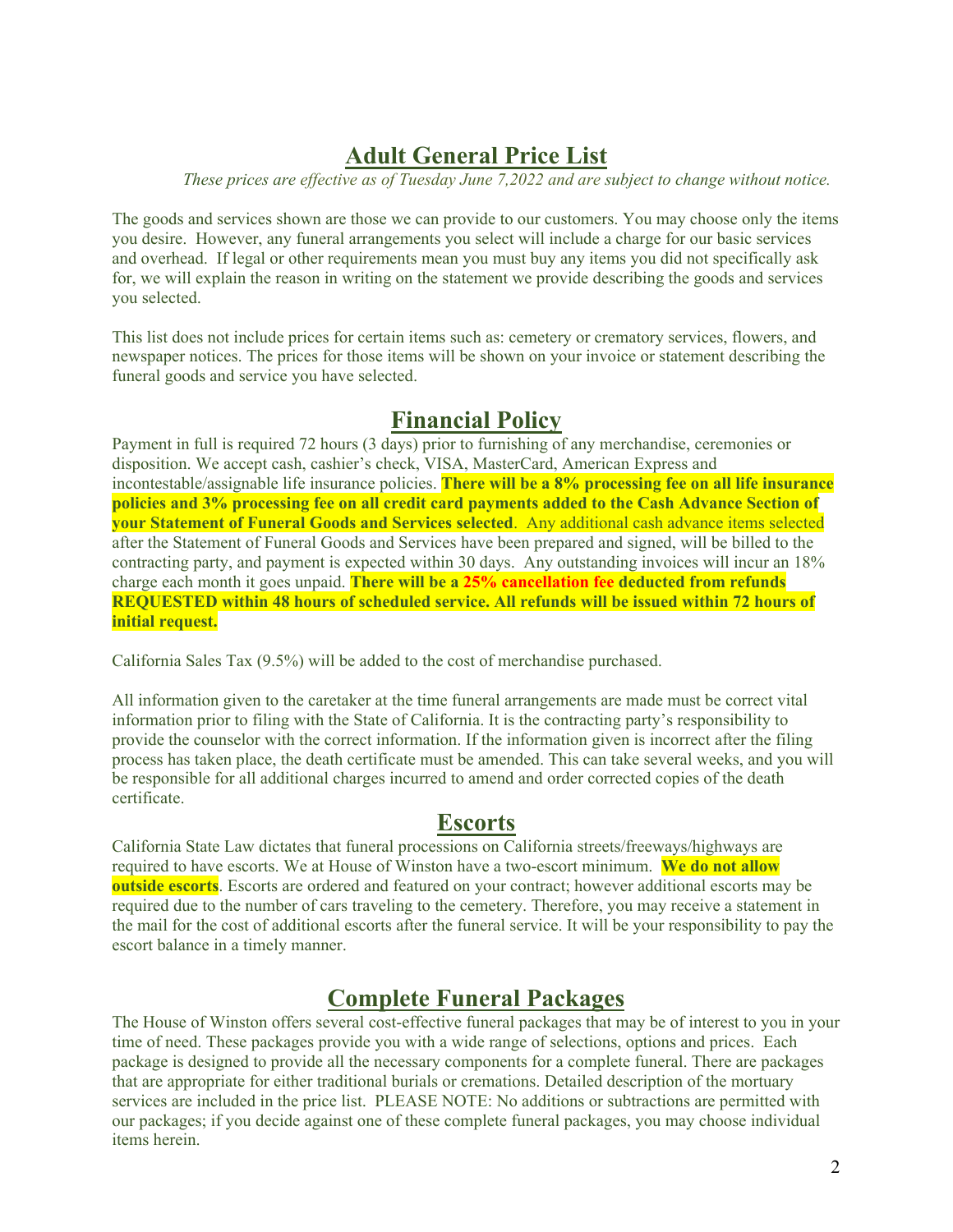## **Services of Funeral Director and Staff**

### **Basic Services of Funeral Director and Staff**   $$2500$

This fee for our basic services and overhead will be added to the total cost of the funeral arrangements you select. The fee is already included in our charge for direct cremations, immediate burials and forwarding or receiving of remains. It includes the arrangement interview and coordination of service plans, accounting and general clerical administration, and our basic coverage of overhead expenses such as licenses, utilities, and business expenses required to serve the public. In addition, this fee includes the securing and recording of death certificates and obtaining the permit for disposition; the coordination of service plans with cemetery, crematory, securing a flower vehicle and/or other parties involved in the disposition.

## **Preparation of Remains**

### **Embalming** \$650 up to 250lbs

Except in certain special cases, embalming is not required by law. Embalming may be necessary, however, if you select certain funeral arrangements such as a funeral service with viewing. If you do not want embalming, you usually have the right to choose an arrangement that does not require you to pay for it, such as Direct Cremation, or Immediate Burial. There will be an additional charge of \$150 for 250lbs and over.

| Dressing, Cosmetics and Casketing                                                                  | \$450             |  |  |
|----------------------------------------------------------------------------------------------------|-------------------|--|--|
| Cot Viewing of Un-embalmed remains (30-minute limit)                                               | \$125             |  |  |
| Harvest Repair                                                                                     | \$300             |  |  |
| Disinfection and Shrouding of Un-embalmed Remains                                                  | \$275             |  |  |
| Special Care of Autopsied Remains                                                                  | Starting at \$200 |  |  |
| Refrigeration (Temporary preservation of remains for up to 3days (additional days at \$50per day)) | \$175             |  |  |
| Removal of Pacemaker or other Device (Required for Cremation)                                      | \$150             |  |  |
| Ceremonial or Medical use of Preparation Room                                                      | Starting at \$300 |  |  |
| For private autopsy, religious rituals such as washing & dressing, etc.                            |                   |  |  |
| Reconstruction Procedures (Cost Available Upon Request)                                            | Starting at \$300 |  |  |
| If Disposition Has Not Occurred within 7 days (1 week), there will be an additional charge of      |                   |  |  |

**\$95.00 per day.** 

## **Facilities, Equipment, and Staff**

*These rates are per day, or any part thereof*.

| Use of Facilities, Staff, and Equipment (Conducted at Funeral Home)                           |       |
|-----------------------------------------------------------------------------------------------|-------|
| Viewing/Visitations (not applicable without embalming)                                        | \$450 |
| Funeral Service (Within 40 miles. Beyond 40 miles add \$4 per mile, round-trip)               | \$450 |
| <b>Memorial Service</b>                                                                       | \$450 |
| Evening Service (Prayer/Memorial Service, Wake, Rosary or Vigil after 5pm)                    | \$375 |
| Graveside Ceremony (Committal Service)                                                        | \$375 |
| Use of Staff and Equipment (Prices apply to services held in addition to a funeral ceremony.) |       |
| Saturday Service Fee                                                                          | \$475 |
| Sunday and Holiday Service Fee                                                                | \$500 |
|                                                                                               |       |

Delayed Graveside/Committal Service Starting at \$350

3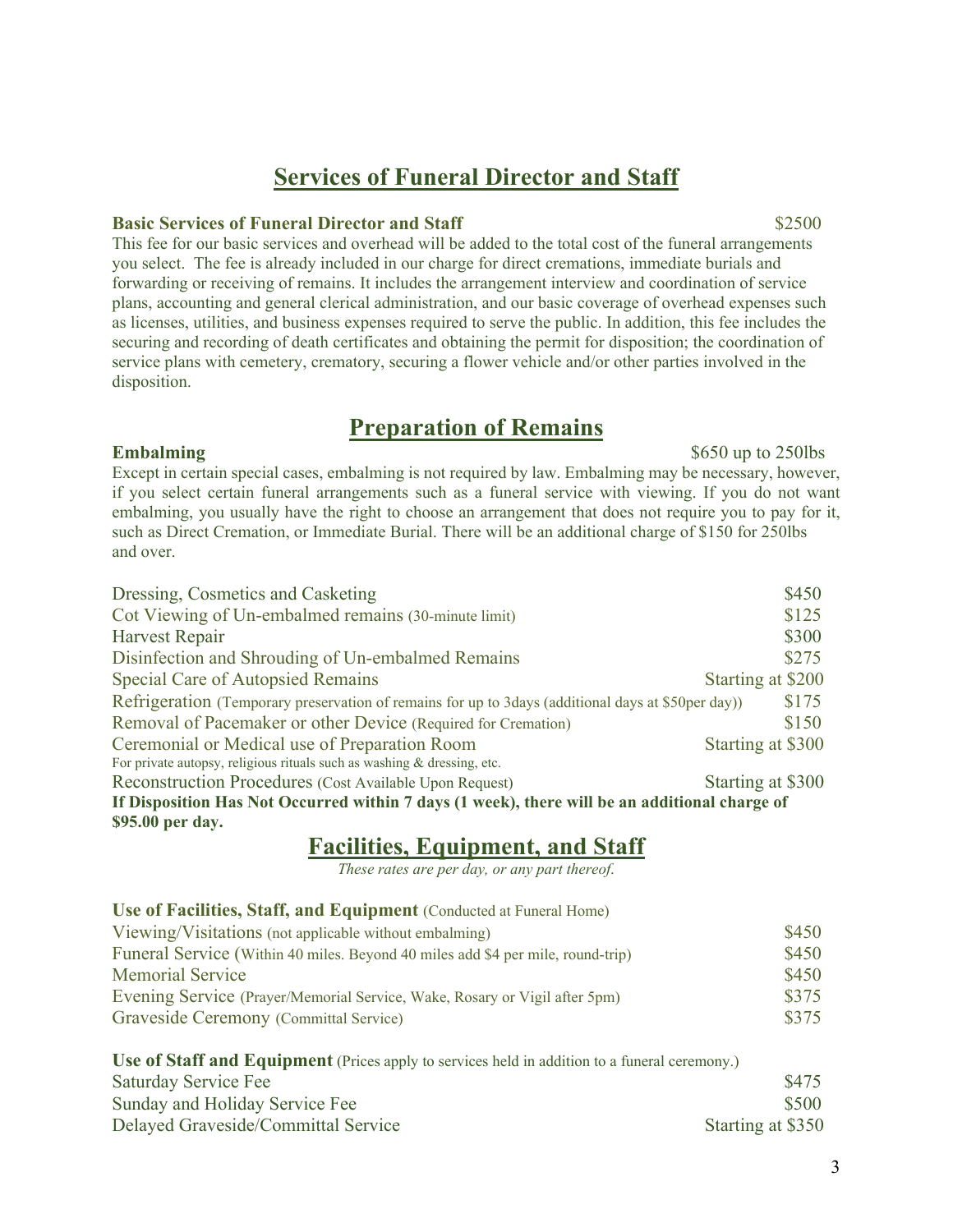## **Transportation**

We understand the responsibility of providing transportation services and we do everything in our power to make the day a little easier. Allow us to meet your transportation needs with grace and simplicity. Our family cars will chauffeur you directly to and from the service or final place of internment (\$75. Per hour after 4hrs). Transportation provided in excess of 40 miles will be \$4.00 per mile, round trip.

| <b>Funeral Coach (Hearse)</b>                                                                   | \$425 |
|-------------------------------------------------------------------------------------------------|-------|
| Coach Service to Riverside Veteran's Cemetery                                                   | \$450 |
| Family Car (Limousine) Seven Passenger                                                          | \$425 |
| Limo Service to Riverside Veteran's Cemetery                                                    | \$500 |
| Motorcycle Hearse (within 25 miles)                                                             | \$700 |
| Flower/Utility Vehicle and Driver<br>(included in basic services of funeral director and staff) |       |
| Transfer of deceased to House of Winston                                                        | \$500 |
| Additional attendant for residence removal or when necessary                                    | \$250 |
| Transfer to or from place of autopsy                                                            | \$500 |

## **Cash Advances**

| <b>Certified Death Certificates</b>                                          | \$24.00 Each  |
|------------------------------------------------------------------------------|---------------|
| <b>Burial Permit</b>                                                         | \$12.00 Each  |
| <b>Fetal Death Certificates</b>                                              | \$21.00 Each  |
| Minister Honorarium                                                          | \$200.00      |
| Soloist/Musician Honorarium                                                  | \$100.00      |
| Motorcycle Escort (each) 3.5 hours max                                       | \$250 and up  |
| Motorcycle Escort Saturday Sunday and Holidays (each) 3.5 hours max          | $$300$ and up |
| Motorcycle Escort to Riverside National Cemetery                             | \$450         |
| Parking Attendant (Chapel, Memorial Services or when escort is not required) | \$200         |
| Beautician                                                                   | \$150         |

## **Merchandise**

| \$695 to \$6295           |
|---------------------------|
| \$250 to \$795            |
| \$35 and up               |
| \$1000                    |
| $$129 \text{ to } $2,150$ |
| \$35 and up               |
| \$45                      |
| $$175$ and up             |
| \$35 and up               |
| \$25 and up               |
| \$20 and up               |
| \$75 and up               |
| \$300                     |
| \$375                     |
|                           |
|                           |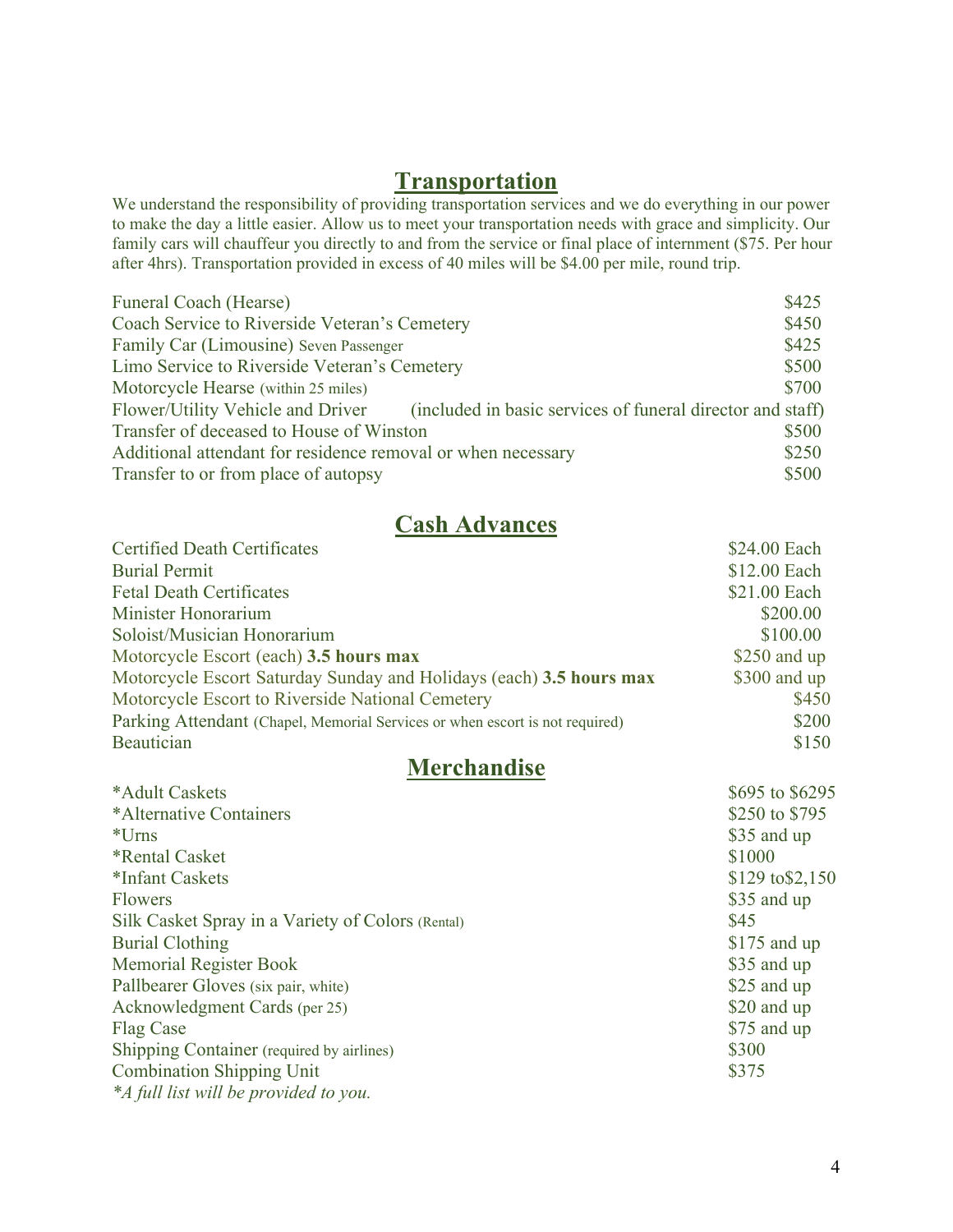5

## **Life Celebration Additional Options**

*(Subject to availability/Prices subject to change without notice.)* 

Dove Release (20 doves) \$250 & Up Live Streaming \$250

## **Cremation and Burial Services**

### **Forwarding of Remains to another Funeral Home \$2250** This charge includes basic service of funeral director staff, local removal of remains, embalming, necessary authorizations and combination unit (Fees do not include visitation or shipping charges)

## **Receiving of Remains from another Funeral home \$1950**

This charge includes our basic services of funeral director and staff, care of remains, transportation to funeral home from airport, delivery to local cemetery or crematory, and burial permit (Fees do not include cash advances, visitation, funeral service or casket)

### **Immediate Burial** (Embalming is not required) **\$1950 \$1950**

Disposition by burial without formal viewing, visitation, or ceremony with the body present. This includes basic services of funeral director and staff, local removal, statistical processing, refrigeration and utility vehicle to the local cemetery.

## **Direct Cremation** (Embalming is not required) **\$1475 \$1475**

Our charge for a direct cremation includes basic services of funeral director and staff, authorizations, local removal, refrigeration, transportation to crematory, \*crematory fees, retrieval of cremains from crematory, alternative container, and a plastic urn. These charges do not include scattering at sea, or other disposition or memorialization after the cremation. \*The maximum weight of this fee is 279lbs. Additional fees will apply if maximum weight exceeds 279lbs.

## **Cremation Related Charges**

| Disposal of inappropriate or non-combustible casket or container | \$300        |
|------------------------------------------------------------------|--------------|
| Scatter ashes at sea (at convenience of scattering service)      | \$350        |
| Packing and Mailing of Cremated Remains                          | \$150        |
| Storage of cremated remains (after 7 days)                       | \$25 per day |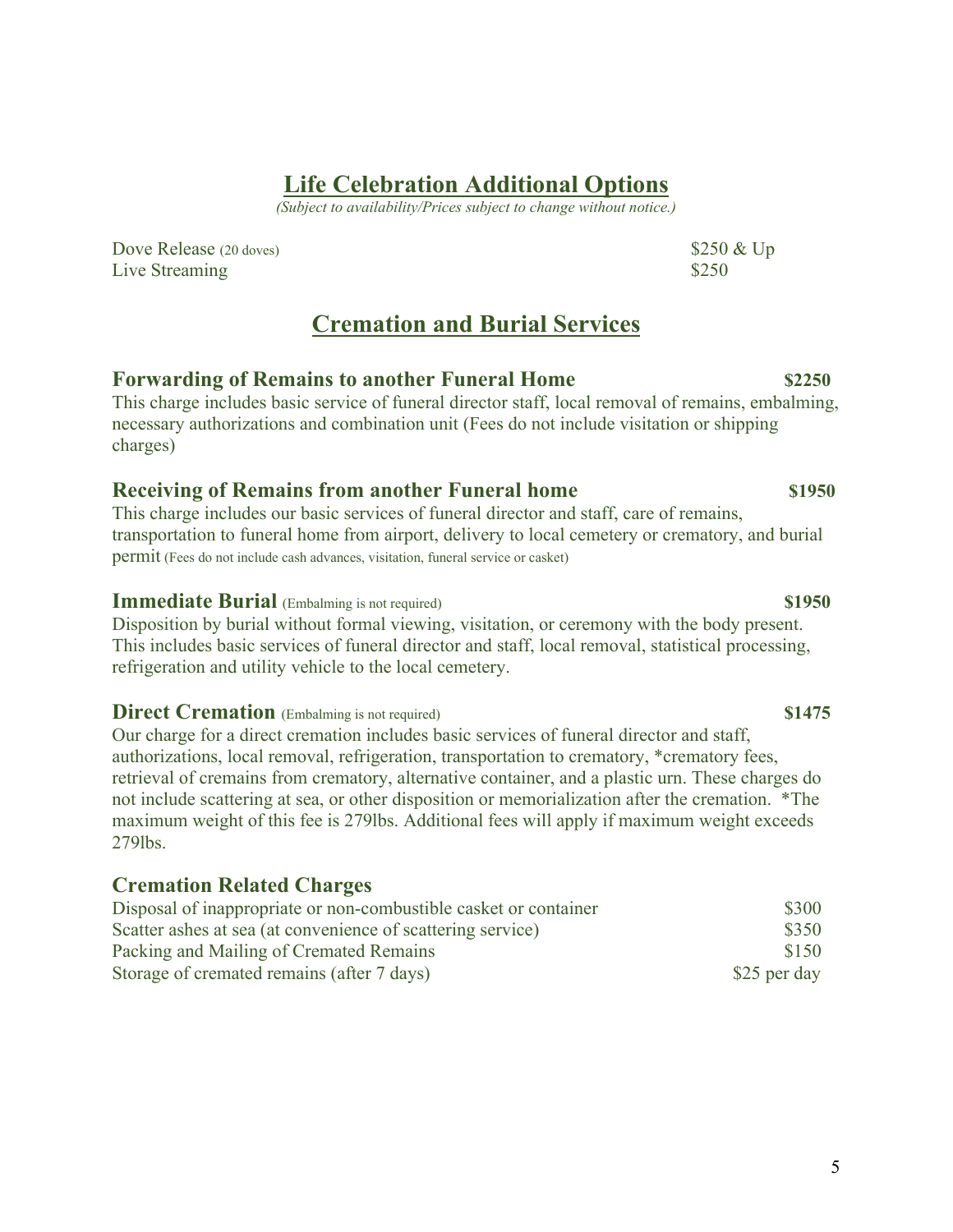## **Cremation and Burial Packages (***for at need families only***)**

### **Memorial Service \$2,075**

Services included: Basic Services of Funeral Director and Staff • Transfer Remains to Funeral Home • Funeral Ceremony Church or Chapel •\*Crematory Fee, • Alternative Container • Delivery to the Crematory • Basic Plastic Container • Memorial Book • Acknowledgment Cards (qty. 25)

### **The Heavenly Package 38,500 / \*\$8,900**

Services included: • Basic Services of Funeral Director and Staff • Transfer Remains to Funeral Home • Visitation (1 day) • Embalming • Care & Preparation • Funeral Ceremony Church or Chapel • 2 Limousines (4 hours max) • Classic Hearse or \*Motorcycle Hearse • 2 Escorts **(3.5 hours max)** • 1 Death Certificates • 1 Burial Permit • Minister Honorarium • Musician • Memorial Book • • Acknowledgment Cards (qty. 25) • *Caskets Included: 18 Gauge/Gasketed - Batesville A40 Primrose*, *OT9 Platinum, O61 Burnish Silver, 495 Branson and 495 Rosette* 

### **Cremation Service Package \$3,895.00**  \$3,895.00

Services included: Basic Services of Funeral Director and Staff • Embalming • Care & Preparation • Transfer Remains to Funeral Home • Visitation (1 day) • Funeral Ceremony Church or Chapel • Rental/Cremation Casket **(Chapel use only)** • Alternative Container • \*Crematory Fee • Delivery to the Crematory • Basic Plastic Container. **Church Service: Additional Charge for a hearse \$400.00.** 

\* The maximum weight of this fee is 279lbs. \* Package rate for use of Motorcycle Hearse